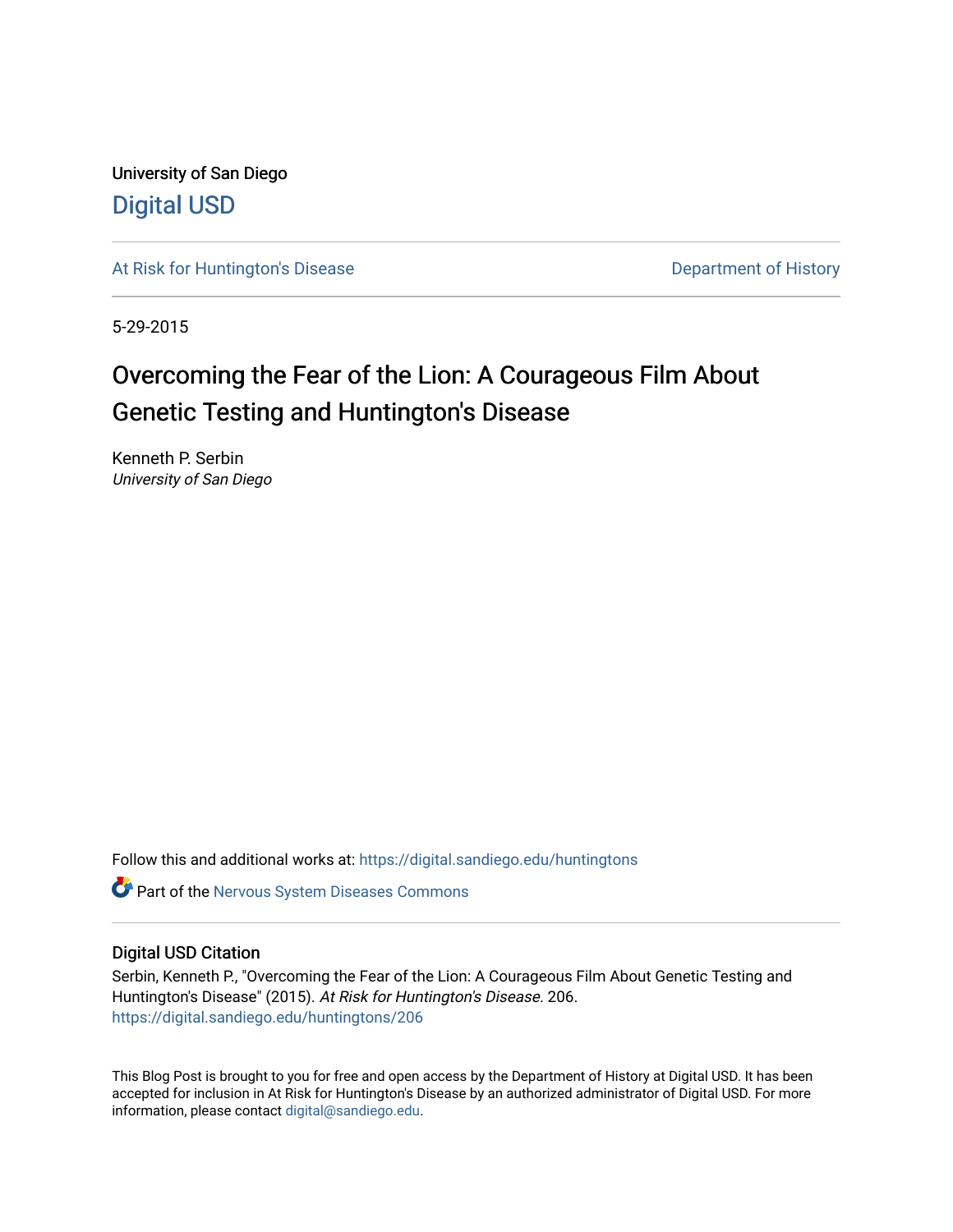#### More **[Create Blog](https://www.blogger.com/home#create) [Sign In](https://www.blogger.com/)**

# [At Risk for Huntington's Disease](http://curehd.blogspot.com/)

*HD is a genetically caused brain disorder that causes uncontrollable bodily movements and robs people's ability to walk, talk, eat, and think. The final result is a slow, ugly death. Children of parents with HD have a 50-50 chance of inheriting the disease. There is no cure or treatment.*

## Blog Archive

- $\blacktriangleright$  [2021](http://curehd.blogspot.com/2021/) (12)
- $2020(16)$  $2020(16)$
- $2019(19)$  $2019(19)$
- $2018(16)$  $2018(16)$
- $2017(14)$  $2017(14)$
- $2016(13)$  $2016(13)$
- $\frac{1}{2015}(24)$  $\frac{1}{2015}(24)$  $\frac{1}{2015}(24)$
- [►](javascript:void(0)) [December](http://curehd.blogspot.com/2015/12/) (3)
- [►](javascript:void(0)) [November](http://curehd.blogspot.com/2015/11/) (2)
- [►](javascript:void(0)) [October](http://curehd.blogspot.com/2015/10/) (2)
- [►](javascript:void(0)) [September](http://curehd.blogspot.com/2015/09/) (3)
- $\blacktriangleright$  [August](http://curehd.blogspot.com/2015/08/) (1)
- $\blacktriangleright$  [July](http://curehd.blogspot.com/2015/07/) (1)
- $\blacktriangleright$  [June](http://curehd.blogspot.com/2015/06/) (1)
- $\blacktriangledown$  [May](http://curehd.blogspot.com/2015/05/) (3)

[Overcoming](http://curehd.blogspot.com/2015/05/overcoming-fear-of-lion-courageous-film_29.html) the Fear of the Lion: A

Courageous Film... The search for

[Huntington's](http://curehd.blogspot.com/2015/05/the-search-for-hd-treatments-is-indeed.html) disease treatments is ... Deciphering signals

from [Huntington's](http://curehd.blogspot.com/2015/05/deciphering-signals-from-huntingtons.html) disease brai...

- $\blacktriangleright$  [April](http://curehd.blogspot.com/2015/04/) (2)
- $\blacktriangleright$  [March](http://curehd.blogspot.com/2015/03/)  $(1)$
- $\blacktriangleright$  [February](http://curehd.blogspot.com/2015/02/) (3)
- $\blacktriangleright$  [January](http://curehd.blogspot.com/2015/01/) (2)
- $2014(24)$  $2014(24)$
- $2013(30)$  $2013(30)$
- $2012(26)$  $2012(26)$
- $2011(33)$  $2011(33)$
- $2010(26)$  $2010(26)$
- $2009(21)$  $2009(21)$
- $2008(7)$  $2008(7)$
- $\blacktriangleright$  [2007](http://curehd.blogspot.com/2007/) $(7)$
- $\blacktriangleright$  [2006](http://curehd.blogspot.com/2006/) (4)
- $\blacktriangleright$  [2005](http://curehd.blogspot.com/2005/) (17)

About Me **GENE [VERITAS](https://www.blogger.com/profile/10911736205741688185)** View my [complete](https://www.blogger.com/profile/10911736205741688185) profile

#### FRIDAY, MAY 29, 2015

## Overcoming the Fear of the Lion: A Courageous Film About Genetic Testing and Huntington's Disease

A new documentary, *[The Lion's Mouth Opens](http://www.lucywalkerfilm.com/THE-LION-S-MOUTH-OPENS),* poignantly captures the precarious journey into genetic self-knowledge by Marianna Palka, a 33 year-old filmmaker-actress. She has decided to test for Huntington's disease (HD), which has been referred to as the "devil of all diseases."

The film premieres on HBO on June 1 at 9 p.m. ET.

Read my preview of the film in *[The Huffington Post](http://huff.to/1AzwgzM).*

Posted by Gene [Veritas](https://www.blogger.com/profile/03599828959793084715) at [5:24](http://curehd.blogspot.com/2015/05/overcoming-fear-of-lion-courageous-film_29.html) PM ▷€ MID  $\circ$ 

Labels: Bob [Dylan](http://curehd.blogspot.com/search/label/Bob%20Dylan) , [clinical](http://curehd.blogspot.com/search/label/clinical%20trials) trials , Gene [Veritas](http://curehd.blogspot.com/search/label/Gene%20Veritas) , [genetic](http://curehd.blogspot.com/search/label/genetic%20testing) testing , [HBO](http://curehd.blogspot.com/search/label/HBO) , [HDSA](http://curehd.blogspot.com/search/label/HDSA) , [Huffington](http://curehd.blogspot.com/search/label/Huffington%20Post) Post , [Huntington's](http://curehd.blogspot.com/search/label/Huntington%27s%20disease) disease , [Marianna](http://curehd.blogspot.com/search/label/Marianna%20Palka) Palka , [scientists](http://curehd.blogspot.com/search/label/scientists) , The Lion's Mouth Opens , [treatments](http://curehd.blogspot.com/search/label/treatments) , Woody [Guthrie](http://curehd.blogspot.com/search/label/Woody%20Guthrie)

No comments:

Post a [Comment](https://www.blogger.com/comment.g?blogID=10081281&postID=3476915531878377388&isPopup=true)

#### [Newer Post](http://curehd.blogspot.com/2015/06/unraveling-mysteries-of-mitochondria-in.html) **Now Community Home [Older Post](http://curehd.blogspot.com/2015/05/the-search-for-hd-treatments-is-indeed.html)**

**[Home](http://curehd.blogspot.com/)** 

Subscribe to: [Post Comments \(Atom\)](http://curehd.blogspot.com/feeds/3476915531878377388/comments/default)